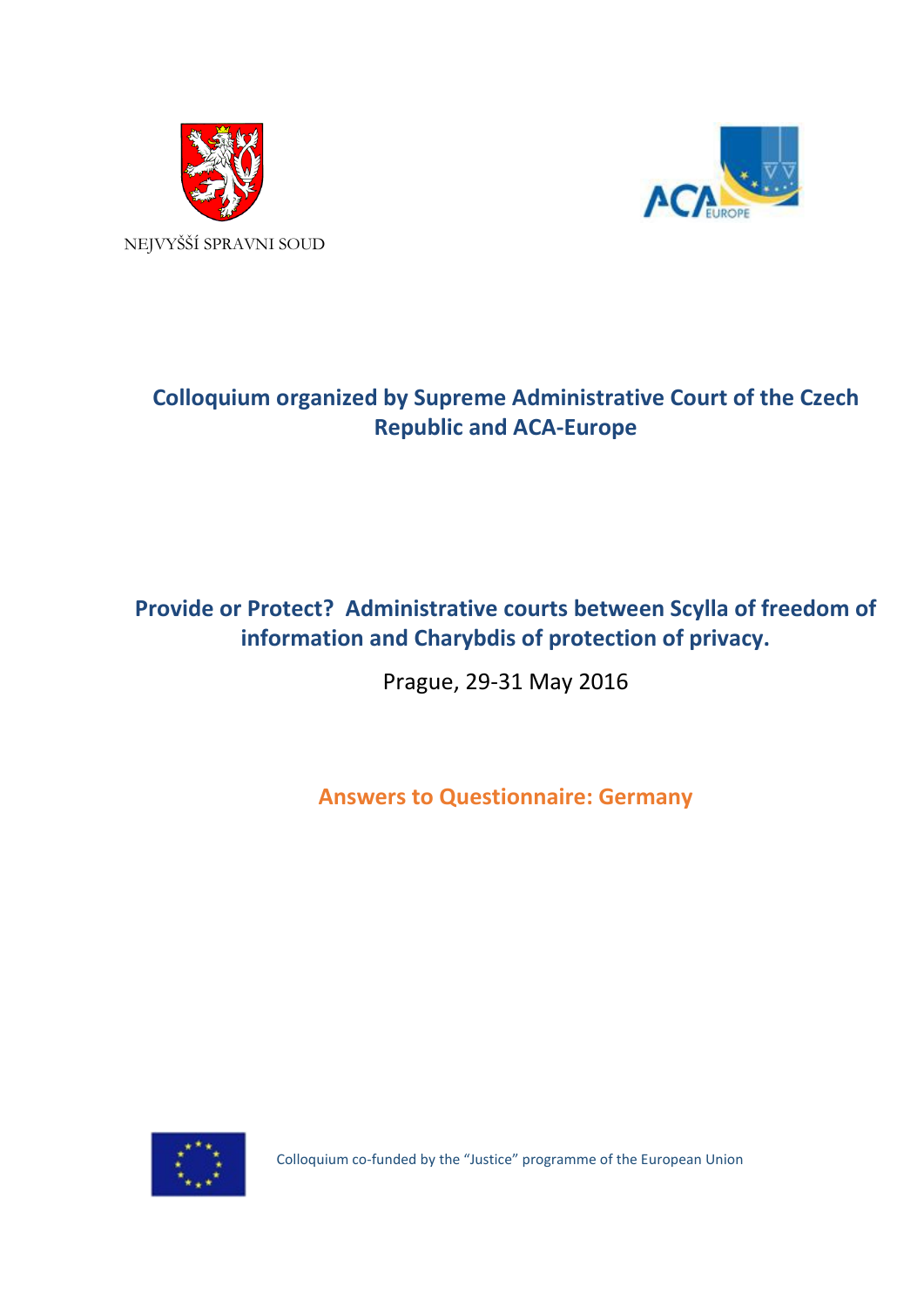## Provide or Protect? Administrative courts between Scylla of freedom of information and Charybdis of protection of privacy

### **GERMANY**

#### **Part I**

**1. Is the central administrative supervision over providing information and protection of personal data carried out by one administrative authority or are there specialized authorities for each of these fields or is there an absence of such an authority in any of these areas? Does the chosen model cause any application problems?**

Due to Germany's federal structure the access to official information is regulated on the one hand by federal law with regard to informations of the federal authorities and on the other hand by the Federal States ("Länder") concerning the access to information of States authorities. The following remarks refer first to German Federal law.

Federal Law does not know specialized authorities. According to Section 12 Subsection 2 of the Federal Freedom of Information Act the function of Federal Commissioner for Freedom of Information shall be performed by the Federal Commissioner for Data Protection. Consequently the authority is called the Federal Commissioner for Data Protection and Freedom of Information (below: Federal Commissioner). The Federal Administrative Court of Germany is not aware of any problems in the application of this model.

With regard to the case-law of the CJEU (Judgment of  $9<sup>th</sup>$  March 2010 - C-518/07 - European Commission ./. Federal Republic of Germany) the Federal Data Protection Act has recently been amended to further strengthen the independence of the Federal Commissioner. The institution has been altered into an independent supreme federal agency ("oberste Bundesbehörde"), which is neither personnel-wise nor organisationally linked to other governmental institutions. In addition, it is no longer subject to any legal or functional supervision by the Federal Government. The Federal Commissioner is elected by parliament and appointed by the Federal President. Against his or her will the Federal Commissioner can be dismissed only by the Federal President for reasons that justify the dismissal of a judge appointed for life.

Anyone considering their right to access to information to have been violated may appeal to the Federal Commissioner. Public bodies of the Federation are obliged to support the Federal Commissioner and his assistants in the performance of their duties, especially by granting information in reply to their questions, the opportunity to inspect all documents connected with the monitoring and access to all official premises at any time.

Should the Federal Commissioner discover infringements of the respective provisions or other irregularities, he shall lodge a complaint with the competent supreme federal authority or the relevant representative body and – if applicable – inform the competent supervisory authority. Additionally, he requests a statement by a date which he determines. The statement to be delivered is also supposed to describe the measures taken as a result of the Federal Commissioner's complaint.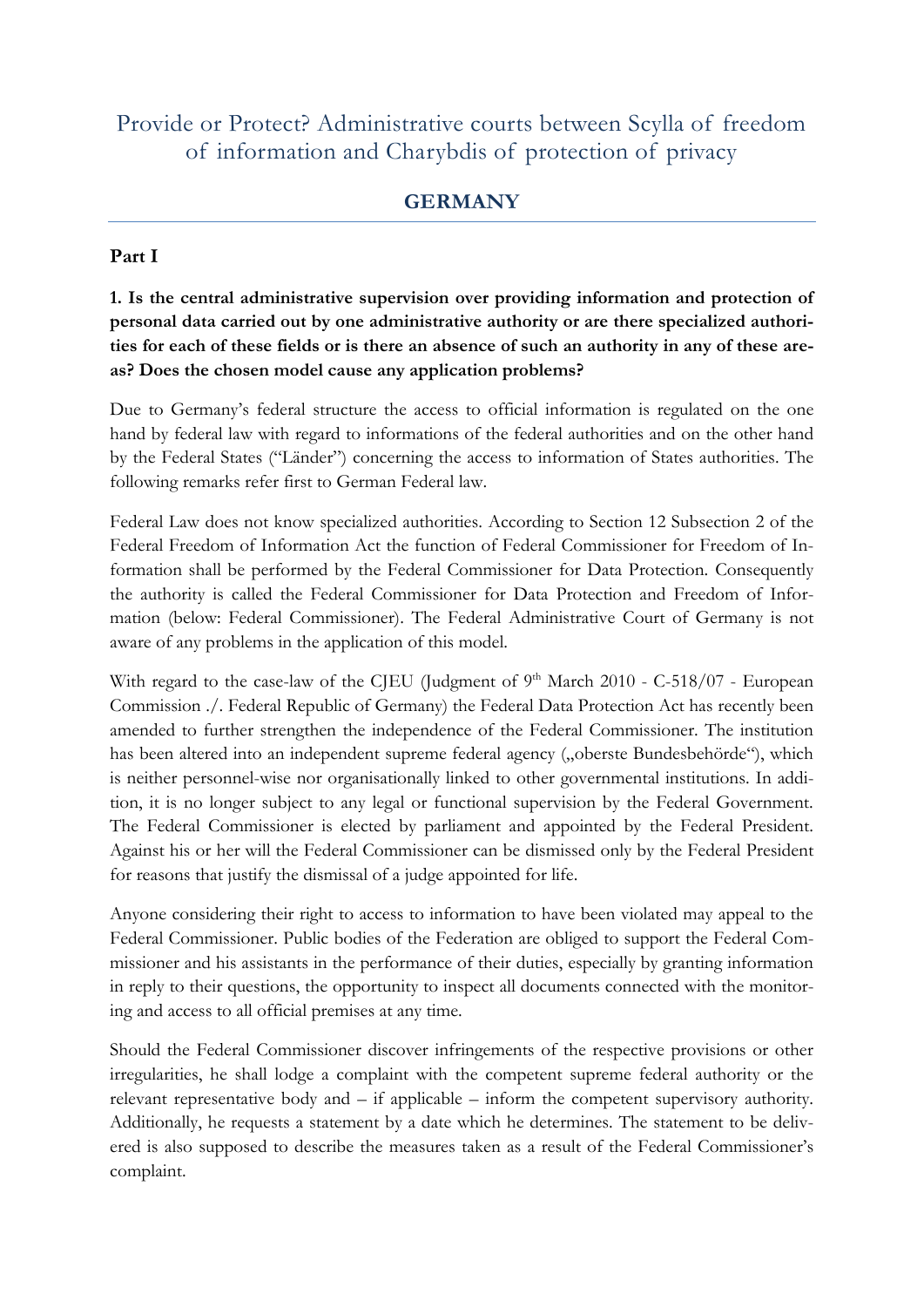The Federal Commissioner submits an activity report to the Bundestag every two years. This report informs the Bundestag and the public on key developments in the field of data protection and freedom of information.

Each Federal State has its own Data Protection Commissioner who also performs the function of Commissioner for Freedom of Information if a State law on freedom of information has been passed. Since the CJEU released its mentioned judgment of  $9<sup>th</sup>$  March 2010, legislation has changed. State Data Protection Commissioners are now competent to monitor and to control both public and private sector and their institutional and personal independence applies in both areas. State Data Protection Commissioners are elected by parliament, partly by a qualified majority. In most cases legal supervision rests in the hands of parliament.

Competences and functional responsibilities in monitoring data protection compliance are divided between the Federal Commissioner and sixteen State Data Protection Commissioners. The Federal Commissioner shall monitor compliance by federal public agencies. Its control also covers personal data obtained by federal public agencies concerning content and specific circumstances of correspondence, postal communication and telecommunication as well as personal data subject to professional or official secrecy, especially tax secrecy. State Commissioners shall monitor compliance with data protection laws of the states by public agencies of the states (including municipal and other institutions under public law on the state level) and the data processing by private bodies and public enterprises.

State Commissioners for Data Protection are not subject to any form of supervision by the Federal Commissioner for Data Protection. However, conferences of both state and federal actors are held periodically to coordinate interests and to exchange experiences. These conferences have an advisory status only – similar to the working party due to Art. 29 Data Protection Directive. Participation is optional. They have no legal basis in the Code of Data Protection or other laws.

The Data Protection Officials (Dartenschutzbeauftragte) play a special and – de facto – important role in securing data protection compliance. They are part of an additional means of selfregulation of the private data processing sector. Data Protection Officials shall – roughly described – be appointed by all public and private institutions which process personal data automatically (with an exception for small units). Only people with specialized knowledge and who have demonstrated the required reliability for performing the duties concerned may be appointed. Data Protection Officials shall be directly subordinate to the head of the institution. He or she is not independent in a strict sense, however he or she shall be free to use his or her specialized knowledge in the area of data protection and shall not suffer any disadvantages by performing his or her duties. Data Protection Officials shall ensure compliance with the data protection provisions. For this purpose, Data Protection Officials may consult the competent authority responsible for data protection control. Data Protection Officials are neither administrative officials nor otherwise linked to the Data Protection Commissioner. In particular, Data Protection Officials are by no means subject to any kind of directives or at least supervision by the Data Protection Commissioner. However, in practice there is a chance of cooperation between Data Protection Officers and the Commissioner for Data Protection, which might promote the idea of data protection in both public and private institutions dealing with personal data.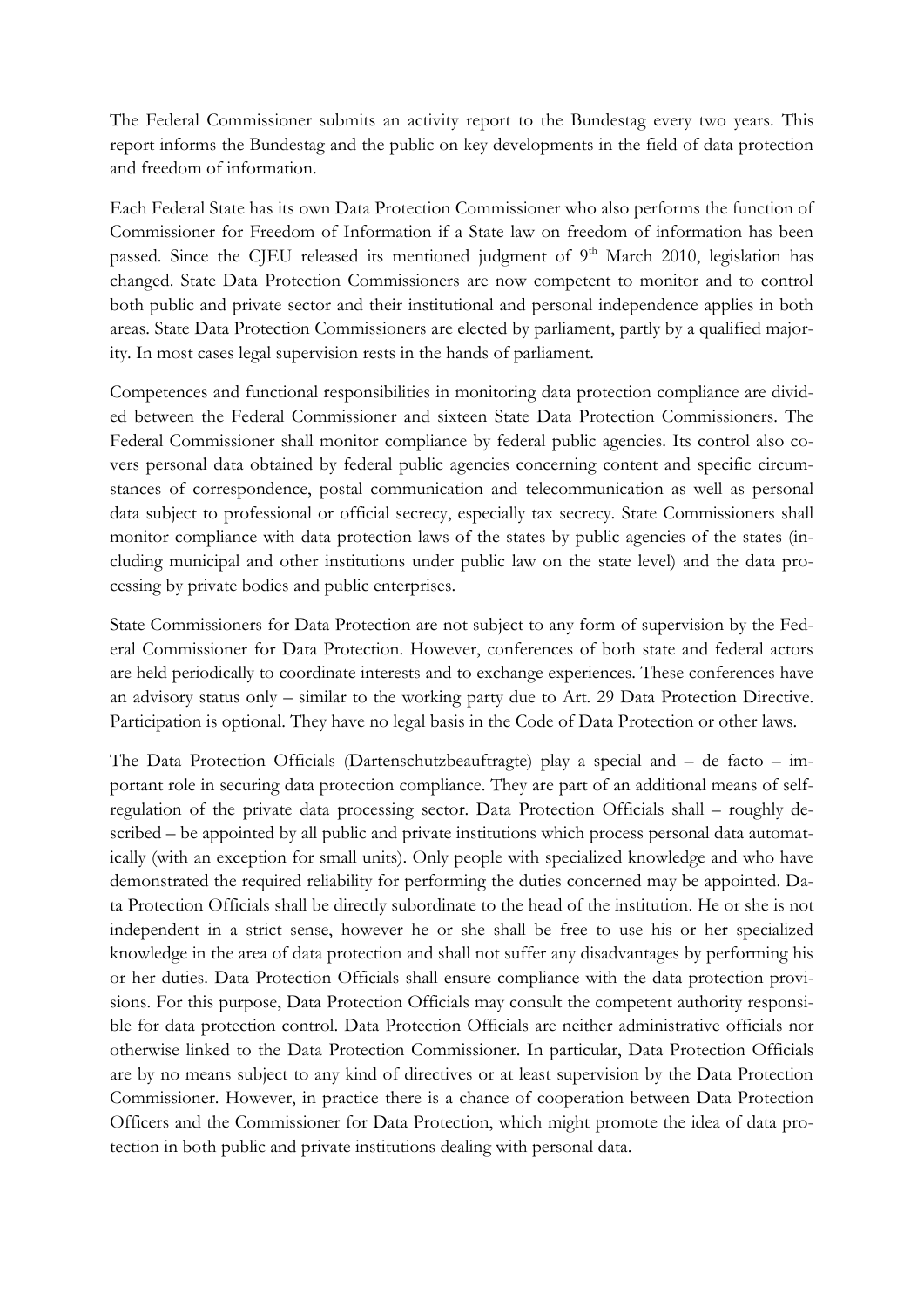## **2. What types of information are excluded from providing? Is there one regime regarding**  all exclusions or is there any differentiation – e.g. absolute exclusion and relative exclu**sion?**

The Federal Freedom of Information Act distinguishes between absolute and relative exclusions.

The reasons for absolute exclusion are laid down in Section 3 of the Federal Freedom of Information Act, that stipulates with regard to the protection of special public interests that the entitlement to access to information shall not apply

- 1. where disclosure of the information may have detrimental effects on
	- a) international relations,
	- b) military and other security-critical interests of the Federal Armed Forces,
	- c) internal or external security interests,
	- d) monitoring or supervisory tasks of the financial, competition and regulatory authorities,
	- e) matters of external financial control,
	- f) measures to prevent illicit foreign trade,
	- g) the course of current judicial proceedings, a person's entitlement to a fair trial or the pursuit of investigations into criminal, administrative or disciplinary offences,
- 2. where disclosure of the information may endanger public safety,
- 3. where and for as long as
	- a) the necessary confidentiality of international negotiations or
	- b) consultations between authorities are compromised,
- 4. where the information is subject to an obligation to observe secrecy or confidentiality by virtue of a statutory regulation or the general administrative regulation on the material and organisational protection of classified information, or where the information is subject to professional or special official secrecy,
- 5. with regard to information obtained on a temporary basis from another public body which is not intended to form part of the authority's own files,
- 6. where disclosure of the information would be capable of compromising fiscal interests of the Federal Government in trade and commerce or economic interests of the social insurance institutions,
- 7. in the case of information obtained or transferred in confidence, where the third party's interest in confidential treatment still applies at the time of the application for access to the information,
- 8. with regard to the intelligence services and the authorities and other public bodies of the Federal Government, where these perform duties pursuant to Section 10, no. 3 of the Security Clearance Check Act (SÜG).

In contrast, relative exclusions are laid down in Sections 5 and 6 of the the Federal Freedom of Information Act. These provisions require with regard to the protection of the third party's interests that the applicants's interest in accessing information predominates or the third party has provided his or her consent.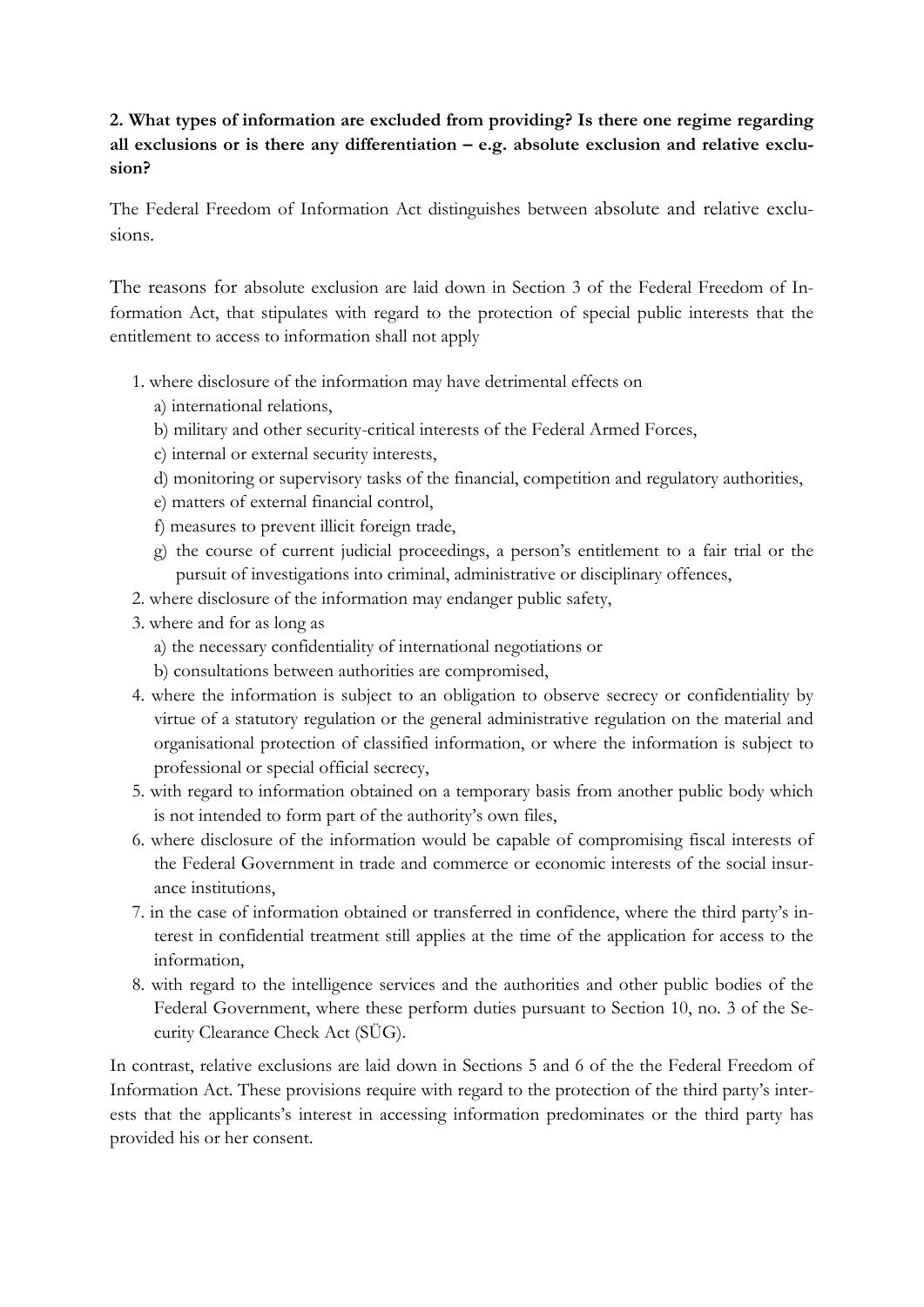For the particular case of protection of personal data Section 5 of the the Federal Freedom of Information Act provides, that the access to personal data may only be granted where the applicant's interest in obtaining the information outweighs the third party's interests warranting exclusion of access to the information or where the third party has provided his consent. The applicant's interest in accessing information shall not predominate in the case of information from records relating to the third party's service or official capacity or a mandate held by the third party or in the case of information which is subject to professional or official secrecy. The applicant's interest in accessing information shall generally outweigh the third party's interests warranting exclusion of access to the information where the information is limited to the third party's name, title, university degree, designation of profession and function, official address and official telecommunications number and the third party has submitted a statement in proceedings in the capacity of a consultant or expert or in a comparable capacity. Names, titles, university degrees, designations of professions and functions, official addresses and official telecommunication numbers of desk officers shall not be excluded from the scope of access to information where they are an expression and consequence of official activities and no exceptional circumstances apply.

Section 6 of the the Federal Freedom of Information Act stipulates that the entitlement to access to information shall not apply where such access compromises the protection of intellectual property. Access to business or trade secrets may only be granted subject to the data subject's consent.

Finally Section 4 of the Federal Freedom of Information Act regulates that applications for access to information should be rejected for drafts relating to rulings and studies and decisions relating directly to the preparation of rulings, insofar as and for as long as premature disclosure of the information would obstruct the success of the ruling or impending official measures. The applicant should be notified of the conclusion of the proceedings concerned.

### **3. Are there any types of subjects governed by private law that have duty to provide information? If the answer is affirmative, what kind of subjects and what kind of information?**

Section 1 of the Federal Freedom of Information Act stipulates that for the purposes of these provisions a natural or legal person shall be treated as equivalent to an authority where an authority avails itself of such a person in discharging its duties under public law.

#### **4. Are the salaries of the employees of the public sector subject to the right to free access to information as well? Does this cause any application problems regarding the personal data protection?**

To answer this question one must differentiate: Taking into account that the salary of public servants is regulated by law, the salary regulations are published like any other law. Therefore the salaries of the offcials are subject to free access. In contrast the individual salary of a particular employee of the public sector is a personal data in the sense of Section 5 Subsection 2 of the Federal Freedom of Information Act, providing that the applicant's interest in accessing information shall not predominate in the case of information from records relating to the third party's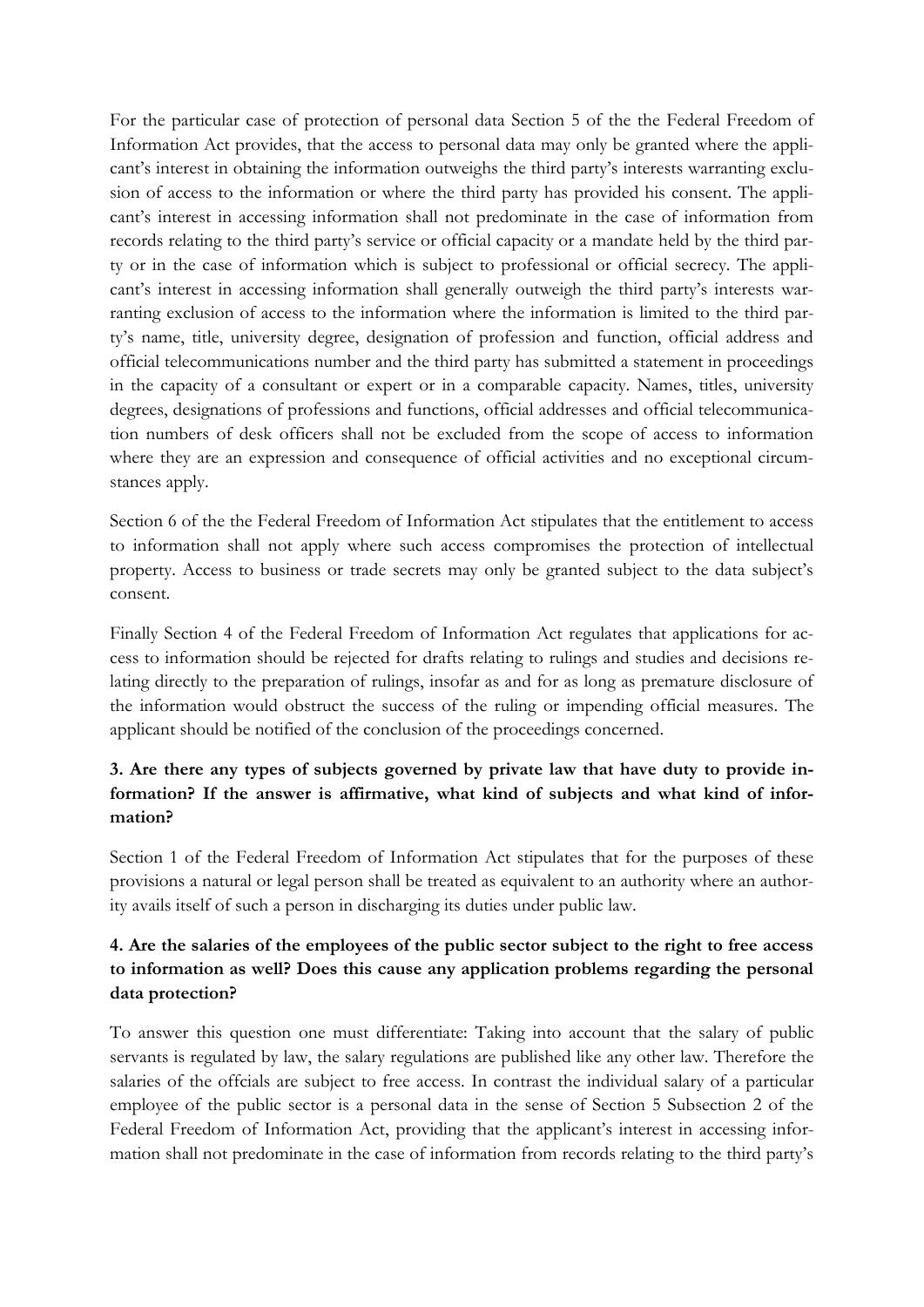service or official capacity or a mandate held by the third party or in the case of information which is subject to professional or official secrecy.

#### **5. Is the trade secret excluded from the free access to information?**

Section 6 of the Federal Freedom of Information Act stipulates that the access to business or trade secrets may only be granted subject to the data subject's consent.

#### **6. Are documents that are subject of intellectual property excluded from the free access to information?**

Section 6 of the Federal Freedom of Information Act provides that no entitlement to access to information shall apply where such access compromises the protection of intellectual property.

## **7. Does the right to free access to information cover as well the parts of an administrative file that contain data related to individuals or are these data protected? In which areas of public administration does this cause problems ?**

Section 5 of the Federal Freedom of Information Act stipulates with regard to the protection of personal data:

(1) Access to personal data may only be granted where the applicant's interest in obtaining the information outweighs the third party's interests warranting exclusion of access to the information or where the third party has provided his or her consent. Special types of personal data within the meaning of Section 3 (9) of the Federal Data Protection Act (BDSG) may only be transferred subject to the express consent of the third party concerned.

(2) The applicant's interest in accessing information shall not predominate in the case of information from records relating to the third party's service or official capacity or a mandate held by the third party or in the case of information which is subject to professional or official secrecy.

(3) The applicant's interest in accessing information shall generally outweigh the third party's interests warranting exclusion of access to the information where the information is limited to the third party's name, title, university degree, designation of profession and function, official address and official telecommunications number and the third party has submitted a statement in proceedings in the capacity of a consultant or expert or in a comparable capacity.

(4) Names, titles, university degrees, designations of professions and functions, official addresses and official telecommunications numbers of desk officers shall not be excluded from the scope of access to information where they are an expression and consequence of official activities and no exceptional circumstances apply.

Concerning the application of Section 5 of the Federal Freedom of Information Act at the moment the problem of a free access to the telephone directories of authorities is discussed. A leading decision of the Federal Administrative Court of Germany is still to be taken.

**8. Are data related to criminal proceedings or administrative delict proceedings or any data of quasi-criminal nature (typically files of secret police departments from the times of anti-democratic past) excluded from the right to free access to information?**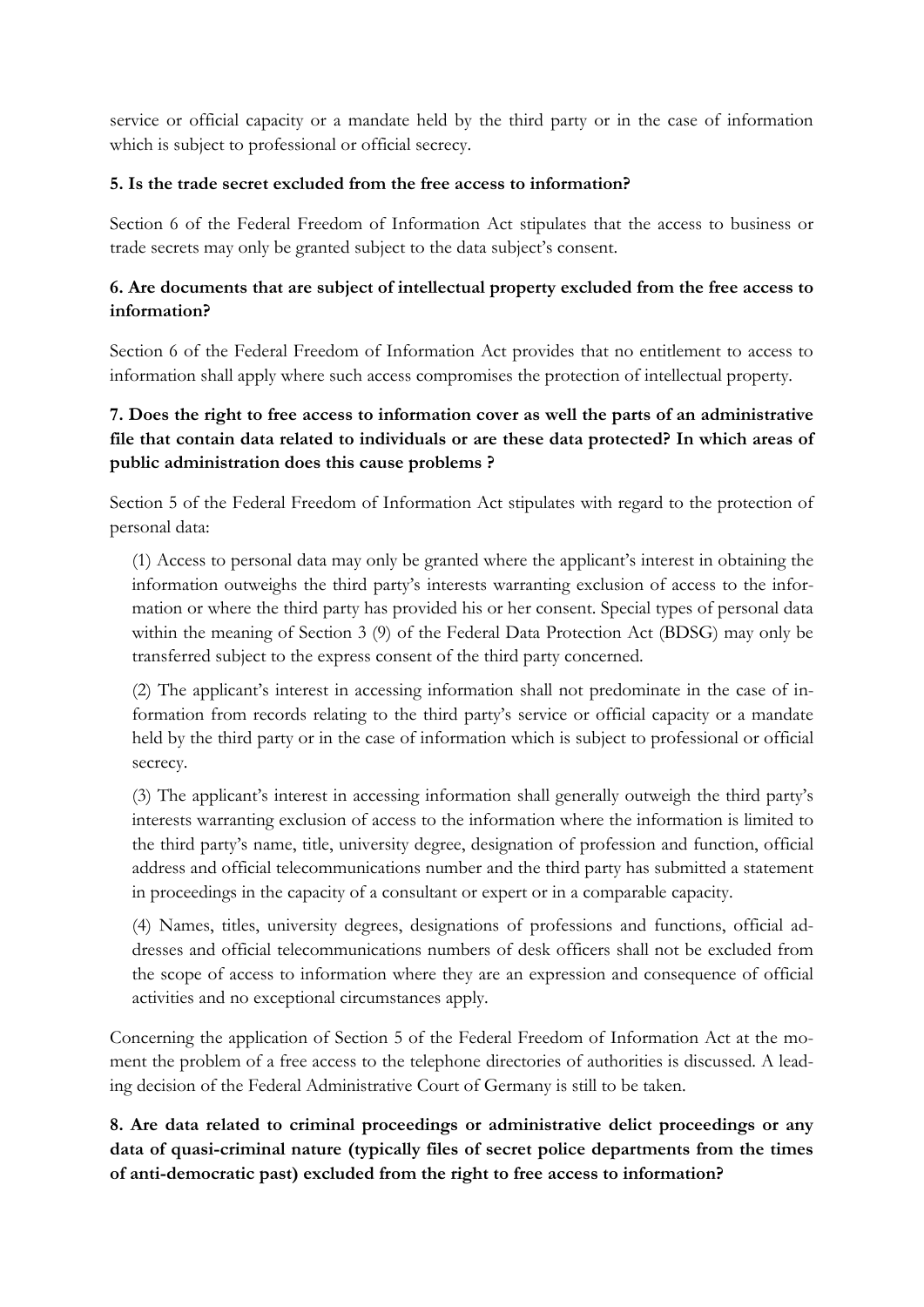If the mentioned data are part of a criminal or administrative delict record, the Federal Freedom of Information Act does not apply. This follows from Section 1 Subsection 3 of the Federal Freedom of Information Act, which stipulates that provisions in other legislation on access to official information shall take precedence. Data to criminal proceedings are subject of the German Code of Criminal Procedure (eg. Section 475 StPO) and the Act on Regulatory Offences (Sections 46, 110d OWiG). Further examples for preceeding regulations are the Federal Archives Act (Section 5 Subsection 6) and the Federal Act regarding the Records of the former East German secret police (Stasi Records Act).

On the other hand the Federal Freedom of Information Act does apply, if administrative files contain the mentioned data. Then, data related to criminal proceedings or administrative delict proceedings or any data of quasi-criminal nature are excluded from the right to free access to information according to Sections 3 and 5 of the Federal Freedom of Information Act. Section 3 stipulates that the entitlement to access to information shall not apply where disclosure of the information may have detrimental effects on the course of current judicial proceedings, a person's entitlement to a fair trial or the pursuit of investigations into criminal, administrative or disciplinary offences (Nr. 1 lit. g), or where the information is subject to an obligation to observe secrecy or confidentiality by virtue of a statutory regulation or the general administrative regulation on the material and organisational protection of classified information, or where the information is subject to professional or special official secrecy (Nr. 4). The data mentioned by the question are usually also personal data. Therefore furthermore the regulations of Section 5 of the Federal Freedom of Information Act have to be observed (cf. Question I. 7.).

### **Part II**

#### **9. Public availability of decisions**

**9.1 Are there any sorts of decisions in your jurisdiction that are not published at all (e.g. decisions with classified status or other decisions with restricted access)? If so, please describe typical cases and give indicative statistic that can illustrate the frequency and relevance of such cases.**

Since 1 January 2002 all decisions of the Federal Administrative Court are published on the website of the Court anonymously. Only formal decisions like decisions on the value of a claim, on costs and expenses or settlements are excluded (see below No. 11).

### **9.2 If a third person (not a party of respective case) wants to obtain your decision, what is the procedure? On-line availability of decisions is to be discussed below, so kindly describe here only other options (e.g. whether it is possible to ask for a decision by snailmail, whether any fee apply etc.)**

A print or pdf version of all decisions can be ordered from the Court administration. A fee will be charged depending on the format of the decision:

• 1,50  $\epsilon$  per pdf but no more than 5  $\epsilon$  per request (if several decisions are ordered at one time) or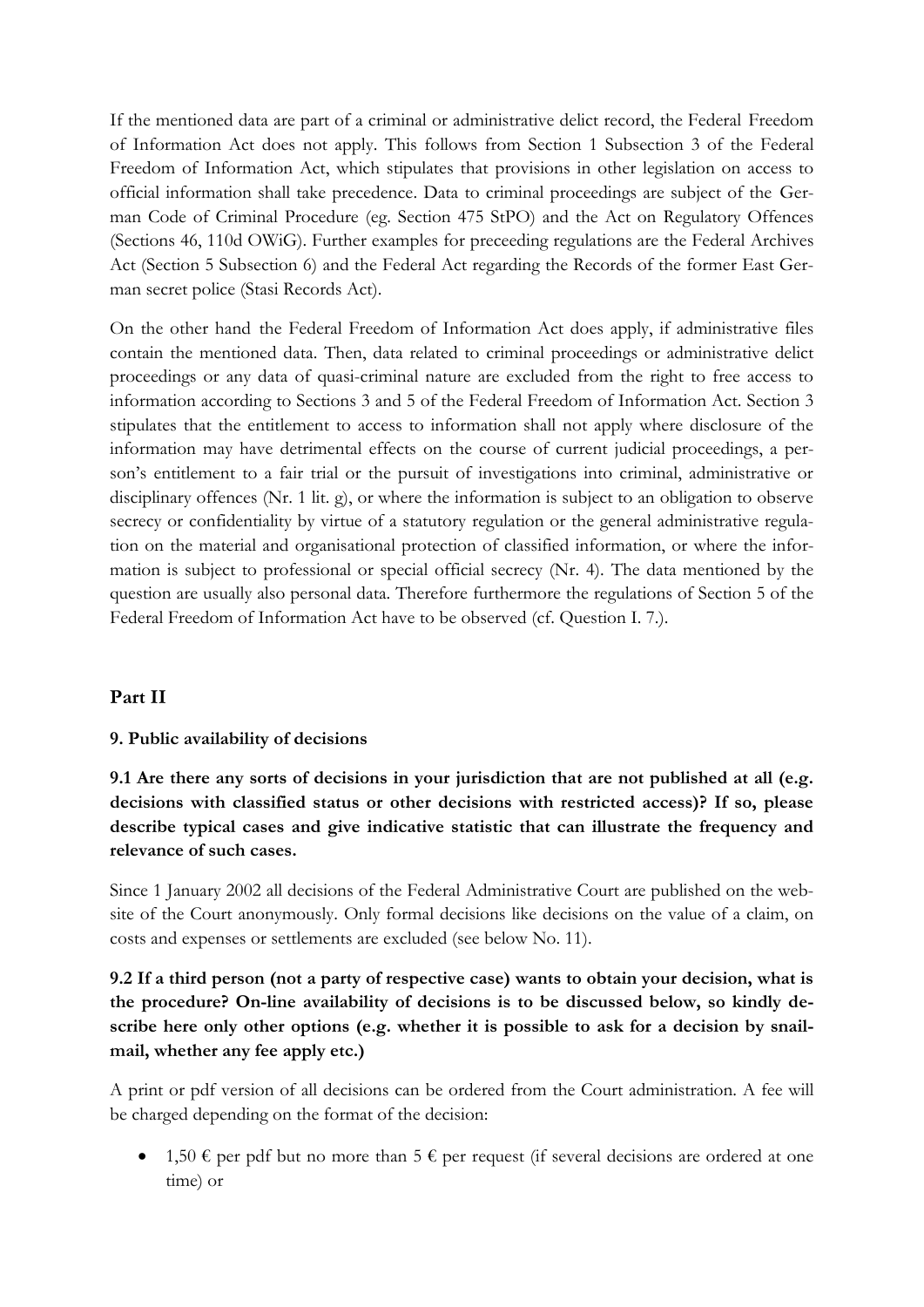50 Cent per printed page up to 50 pages and after that 15 Cent per page. If several decisions are ordered the number of pages will be added up.

**9.3 Is there any official collection of selected decisions of you instance (apart on-line publication of decisions – see below)? If so, please describe in detail the procedure of its issue. In particular, please focus on the selection process of decisions that are to be published, the frequency of publication and the form of publication. Indicate, whether the collection is published directly by your instance, by some other public body or by an independent publisher. If the collection is published by an independent publisher, please describe the form of cooperation (i.e. whether the publisher has exclusive rights to publish the collection, whether the publisher does any editing of published decisions etc.) Are decisions that are chosen for the publication regarded more relevant by your instance or by general public?**

In cooperation with a publishing company, the Federal Administrative Court issues a collection of its important decisions in print. About 80 decisions are published annually therein in chronological sequence. The judges of each chamber decide whether they consider a particular judgment worth being published with regard to the professional public's interest. The editing is done by the judges themselves and the publisher is responsible only for proofs and printing.

#### **10. Editing and anonymization of decisions**

**10.1 Do you anonymize published decisions? If so, please describe in detail the procedure. In particular, please describe who is in charge of anonymization, whether there are any particular statutory or other rules governing anonymization (apart general privacy/data protection rules) and what data are anonymized.**

The reporting judge, having written the judgment, anonymizes the text, i.e. that he or she replaces all full names by initials in a separate document. The judicial officers and clerks carry out the anonymization of the text. The regulations for anonymization are contained in a guideline issued by the President of the Federal Administrative Court.

## **10.2 If anonymization practice changes, does it affect already published decisions (i.e. are past decisions subsequently anonymized/de-anonymized with every change of anonymization rules)?**

 $N_{\Omega}$ 

**10.3 Describe any subsequent problematic issues that you noted in your jurisdiction regarding the anonymization (e.g. different practices of different supreme instances, strong public debates, impact of de-anonymization of decisions by media etc.)**

---

**10.4 Do you edit published decisions? If so, please describe in detail the procedure. In particular, please describe who is in charge of editing, what information is added/removed in the process of editing (incl. metadata).**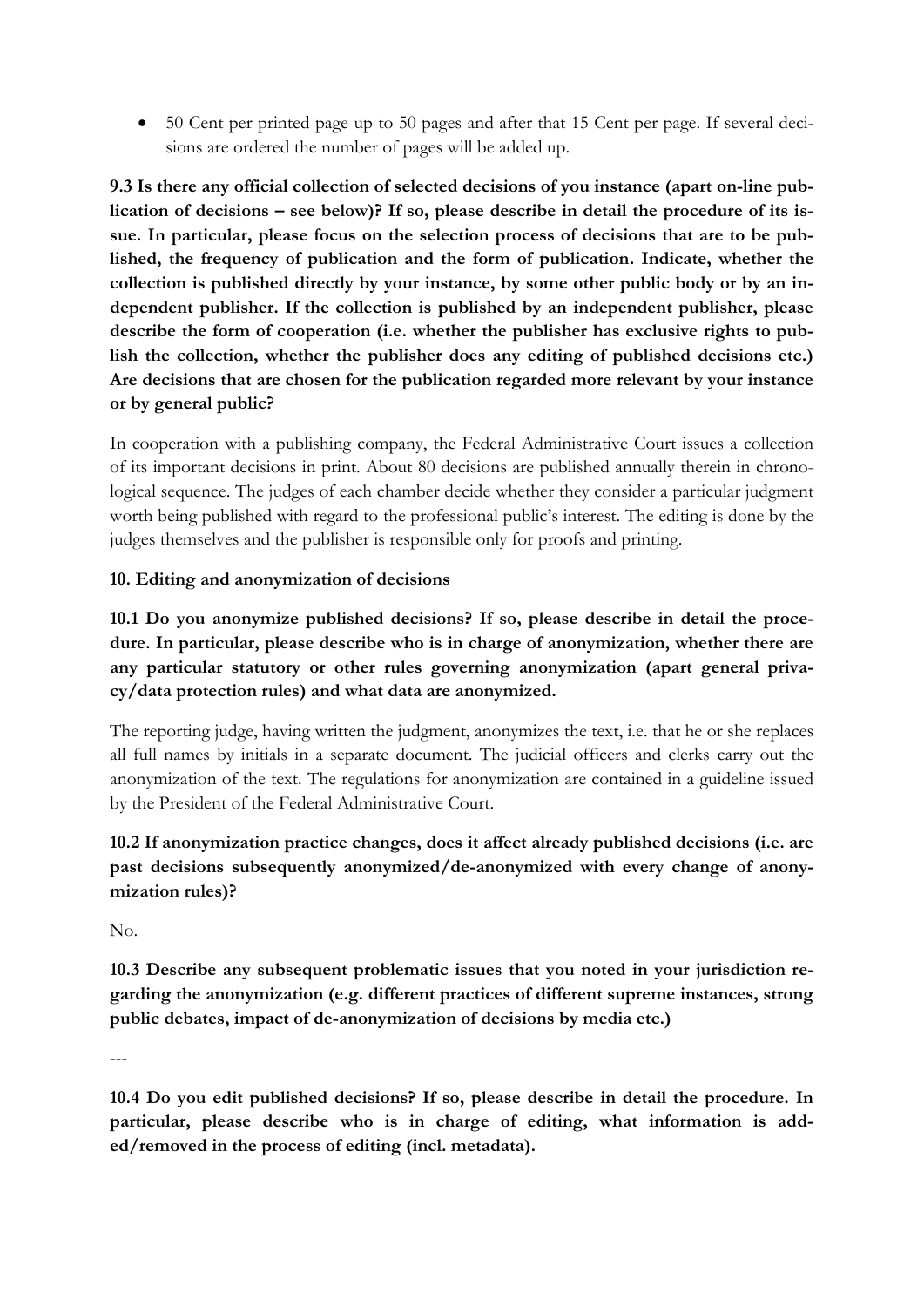Important judgments are provided by the judges of the particular Chamber with one or several headnote(s). These headnotes include significant results of the judgment in an extremely compressed form in one or two sentences, in particular the headnotes reflect new jurisprudence. When publishing the judgment, these preceding headnotes are added both in the collection of the court and in the journals of law. E.g. the headnote of the Bundesverwaltungsgericht's judgment of 19th November 2013 - 10 C 26.12:

- 1. Even under the lowered standard of proof under Section 3 (2) sentence 1 of the Asylum Procedure Act, an exclusion from refugee status under Section 3 (2) of the Asylum Procedure Act because of a foreigner's participation in certain crimes or acts can be assumed only if a linkage to individual events can be established for the necessary principal act.
- 2. Important ideological and propagandistic activities in favour of a terrorist organisation can still come under consideration as participation in acts in violation of the aims and principles of the United Nations under Section 3 (2) sentence 1 no. 3 in conjunction with (2) of the Asylum Procedure Act even if the applicant for asylum had neither an actual possibility of influencing the committing of terrorist acts, nor publicly approved of or incited such acts.

### **10.5 Has the development of the right to be forgotten affected in any way the anonymization or publication of your decisions? If not, is it a topic that is being considered in your jurisdiction with regards to the publication of court decisions?**

---

#### **11. On-line publication of decisions**

**11.1 Are decisions of your instance available on-line? If so, please indicate whether on-line all or only selected decisions are published on-line (if only selected decisions are published, please describe the procedure of their selection).**

Decisions of the Federal Administrative Court are available on-line. There is an in-house policy, that all decisions are published on the court's website except if they are by their type not at all of interest to the public. The following types of decisions are not published, because the individual document does not hold any relevant legal information: decisions on the amount involved in the case; decisions on the assessment of costs of the law suit; additional summons; dismissals; settlements of a law suit, rejected appeals on formal reasons and decisions on granting or rejecting legal aid.

**11.2 Describe the form of on-line publication of you decisions. In particular, indicate whether your decisions are published through your own website or whether it is done through some different on-line service (e.g. through a common platform operated by a ministry of justice, by a judicial council etc.) Kindly add also sample screenshot(s) or link(s).**

The decisions of the Federal Administrative Court are published on the court's own website for free (and on a number of other public or private websites either for free or for a fixed charge or flat rate). For the court's website they are recorded in a database which is administrated solely by the court [\(www.bverwg.de/entscheidungen/entscheidungen.php\)](http://www.bverwg.de/entscheidungen/entscheidungen.php). This database is hosted by a private company.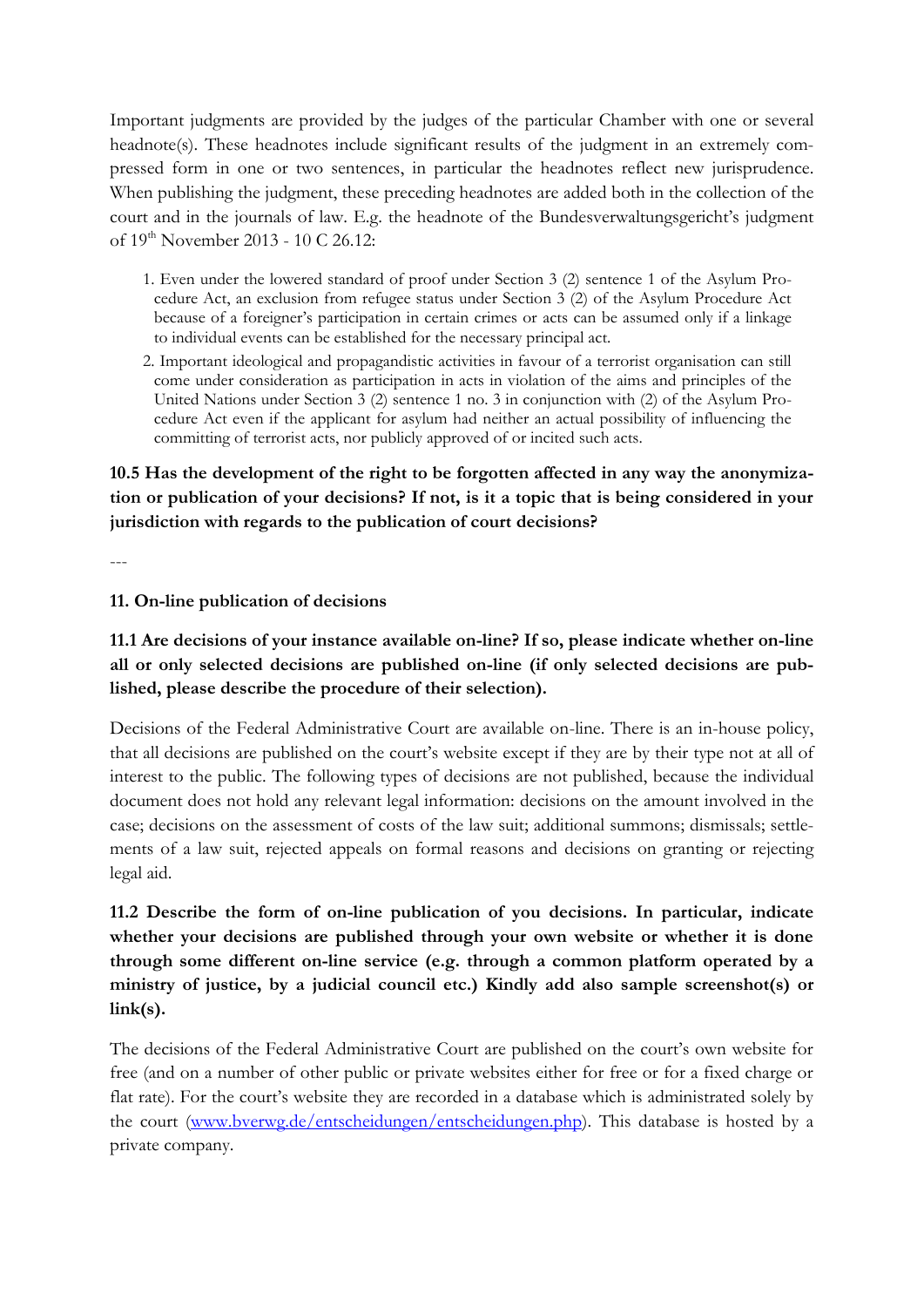**11.3 What are available file formats in which your decisions are available on-line? Apart enumerating particular file formats, kindly indicate whether your instance systematically sticks to any commonly accepted open data policy. Also, please indicate whether your instance publishes on-line only individual decisions or whether whole datasets are available to the public for further re-use. If datasets are available for further re-use but not publically, please describe to whom and under what conditions such datasets are made available.**

The decisions of the Federal Administrative Court are available in HTML and PDF-format on it's own website.

The court does not stick to any commonly accepted open data policy, because such a policy framework does not yet exist on a national level in Germany.

However, on 26 January 2016 the Ministry of Justice together with the partly state-owned database provider juris GmbH (www.juris.de) started a webservice called "Rechtsprechung–im-Internet" (http://www.rechtsprechung-im-internet.de) which publishes selected judgments by Federal Courts dating from 2010 up to the present in full text. These publications are intended for further re-use by the public and are published in HTML, PDF and XML-format.

There are no whole datasets available on "Rechtsprechung-im-Internet" for further re-use, but datasets (selected by special criteria like for instance headnotes) can be ordered by firms or individuals at each of the Federal Courts stating the intended use. This service is not provided for free.

#### **12. Public availability of other documents**

**12.1 Are there published on-line personal information about members of your instance? In particular, please describe whether there are CVs available, in which length and form (e.g. on a court website) and eventually what information is regularly published (e.g. education, memberships, political beliefs, marital status etc.) Also, please indicate whether the publication of information about members of your instance is compulsory, whether the members of your instance are free to decide about the structure and content of such information and whether you noted any issues in that regards (e.g. there was a big debate in the Czech Republic over the publication of past membership of the judges in the communist party). Please add a sample link or a screenshot of how such personal information about a member of your instance looks like.**

Whenever a judge joins or leaves (i.e. retirement or death) the Federal Administrative Court a press released is published giving a brief description of the judge's background. Usually this will include the year of birth, the legal education including doctoral and postdoctoral qualifications where applicable as well as the main stages of the judge's professional career. It will also announce the court chamber of which the new judge will become a member or was a member up to his or her leaving the Court. A press release is also published when a current judge becomes President of the Court, President of a chamber or takes up position as spokesperson of the Court. Press releases remains available on the court's website.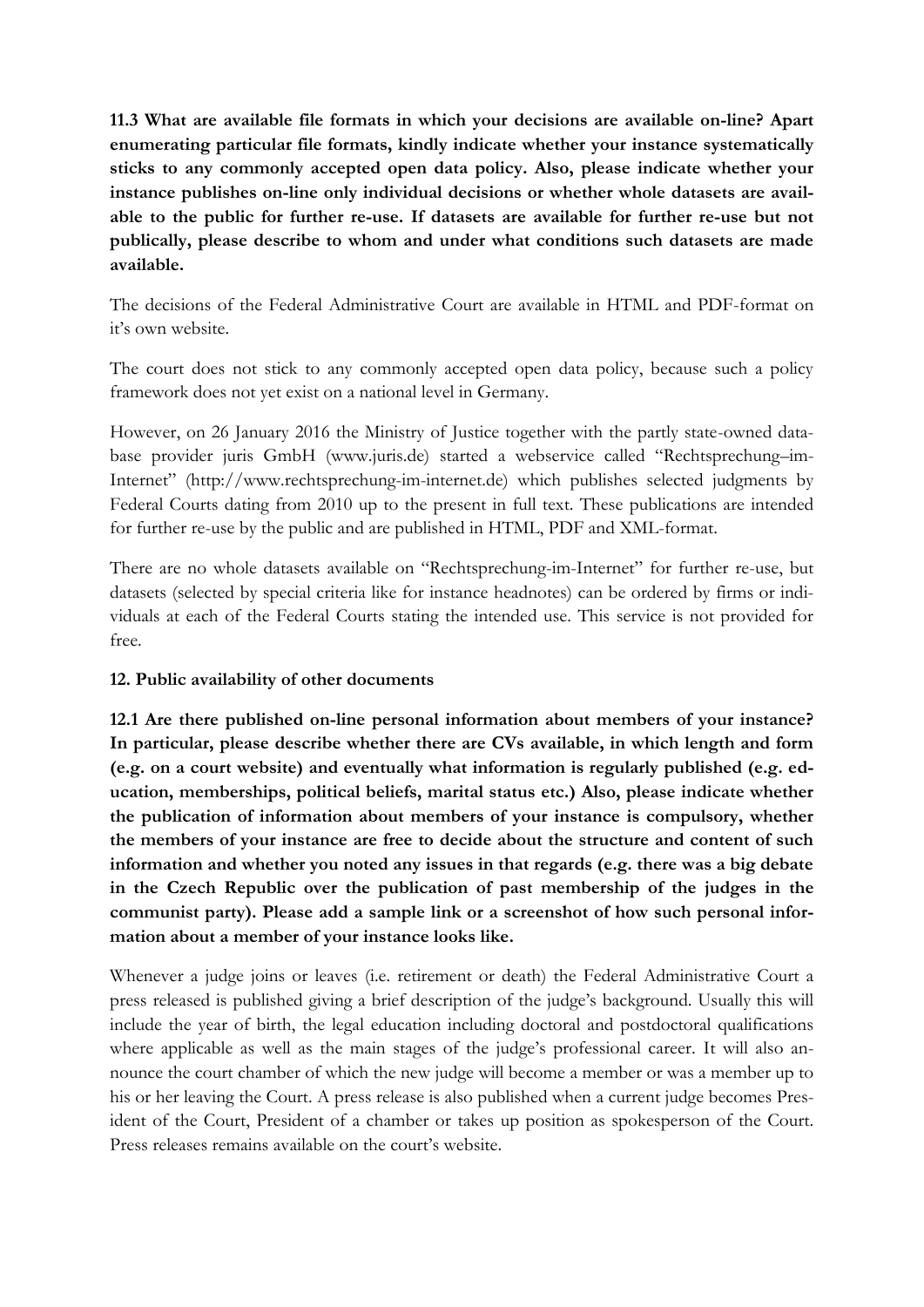All press releases concerning the joining, leaving or changes in position of judges are drafted by the service personal and approved by the spokesperson of the court before they are published (example see below). Only in case of a new judge joining the Court the press release is drafted by the service staff of the court and then sent to the joining judge in advance for his or her approval in order to correct mistakes such as false dates or facts while the structure and main content of the press release will usually not be changed.



Besides, an organization chart of the court is published on the website which reveals the composition of each chamber of the court by listing all judges with their academic title and family name only.

**12.2 Which case-related documents other than decisions of your instance are published on-line (e.g. dissenting opinions, advocate general submissions, submissions of parties, records of chamber deliberations etc.)? Please, describe how these documents are published, i.e. where and in which format (e.g. on a website through a search form, in open data formats, etc.). If your instance publishes these documents in open formats, kindly provide a sample link to a particular dataset.**

The German administrative procedurals law does not know dissenting opinions or advocate general submissions, as an advocate general does not exist. Besides the decision no documents are published on the court's website. A press release may be published due to either an expected or proven great public interest or the particular importance of the case and the decision.

**12.3 Are the members of your instance allowed to publically comment or annotate on their own decisions or other decisions of your instance? If so, please describe common forms in which this is done (e.g. in law journal articles, in public debates on case-law organized by the respective instance etc.).**